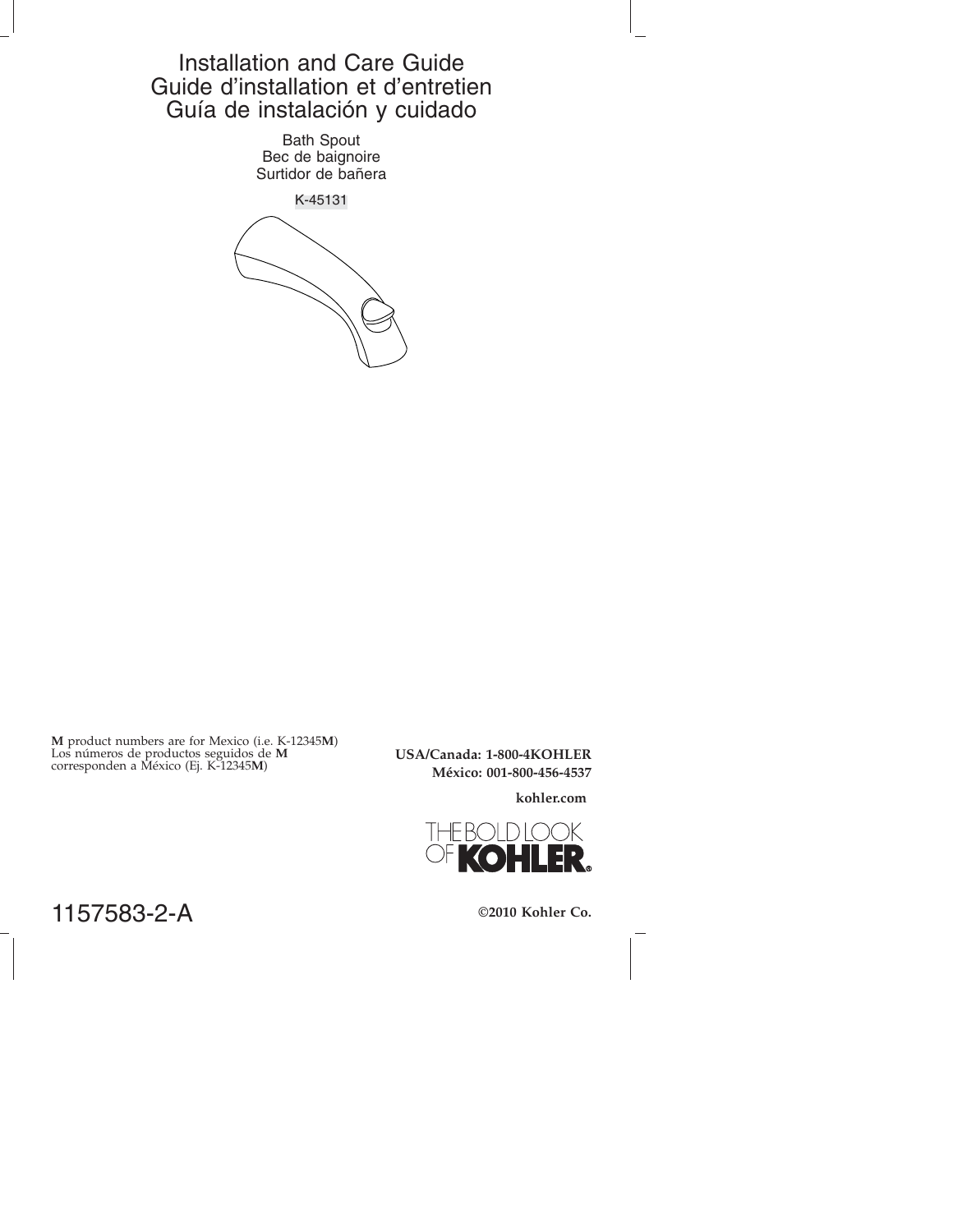# **Tools/Outils/Herramientas**

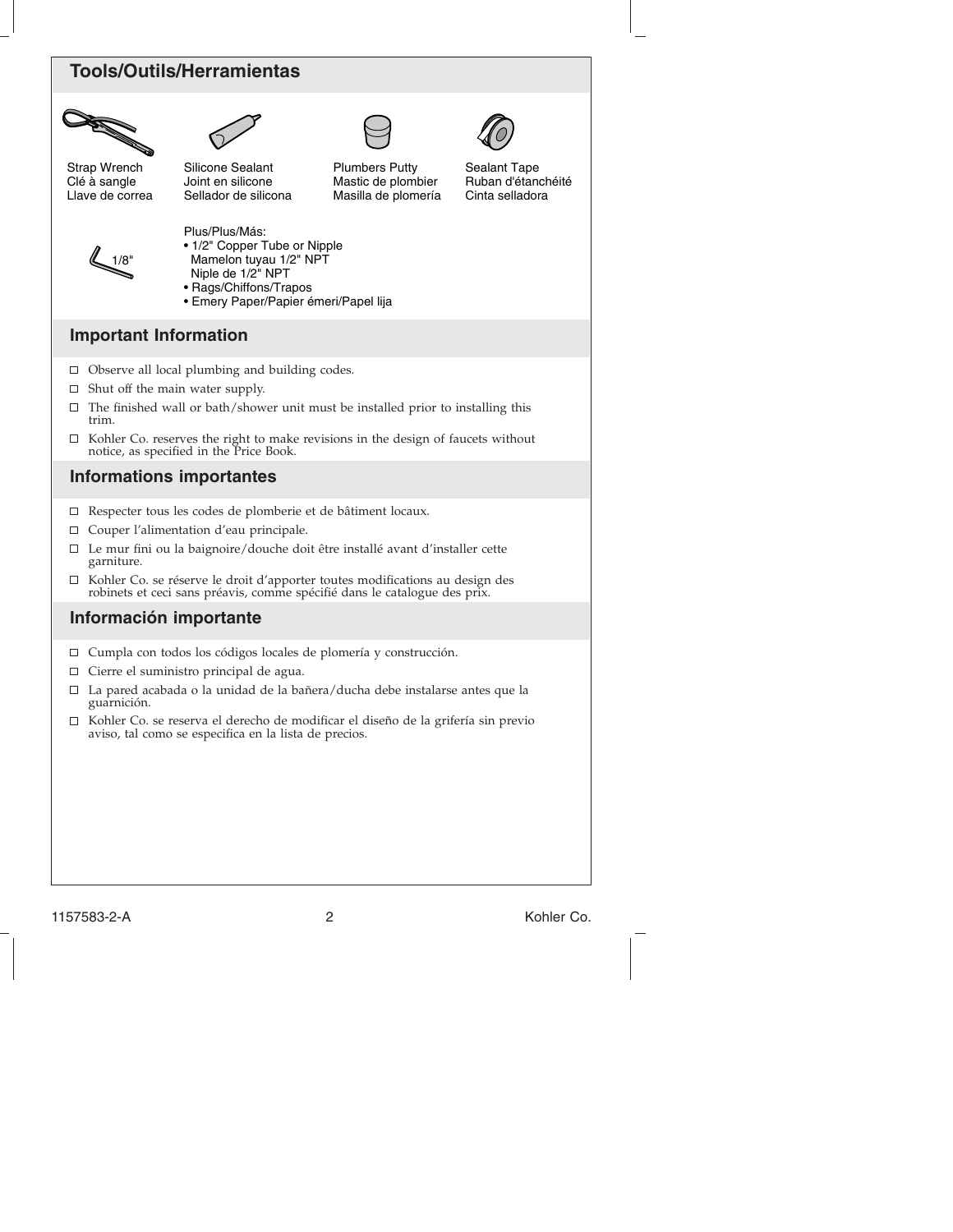

Kohler Co. 3 1157583-2-A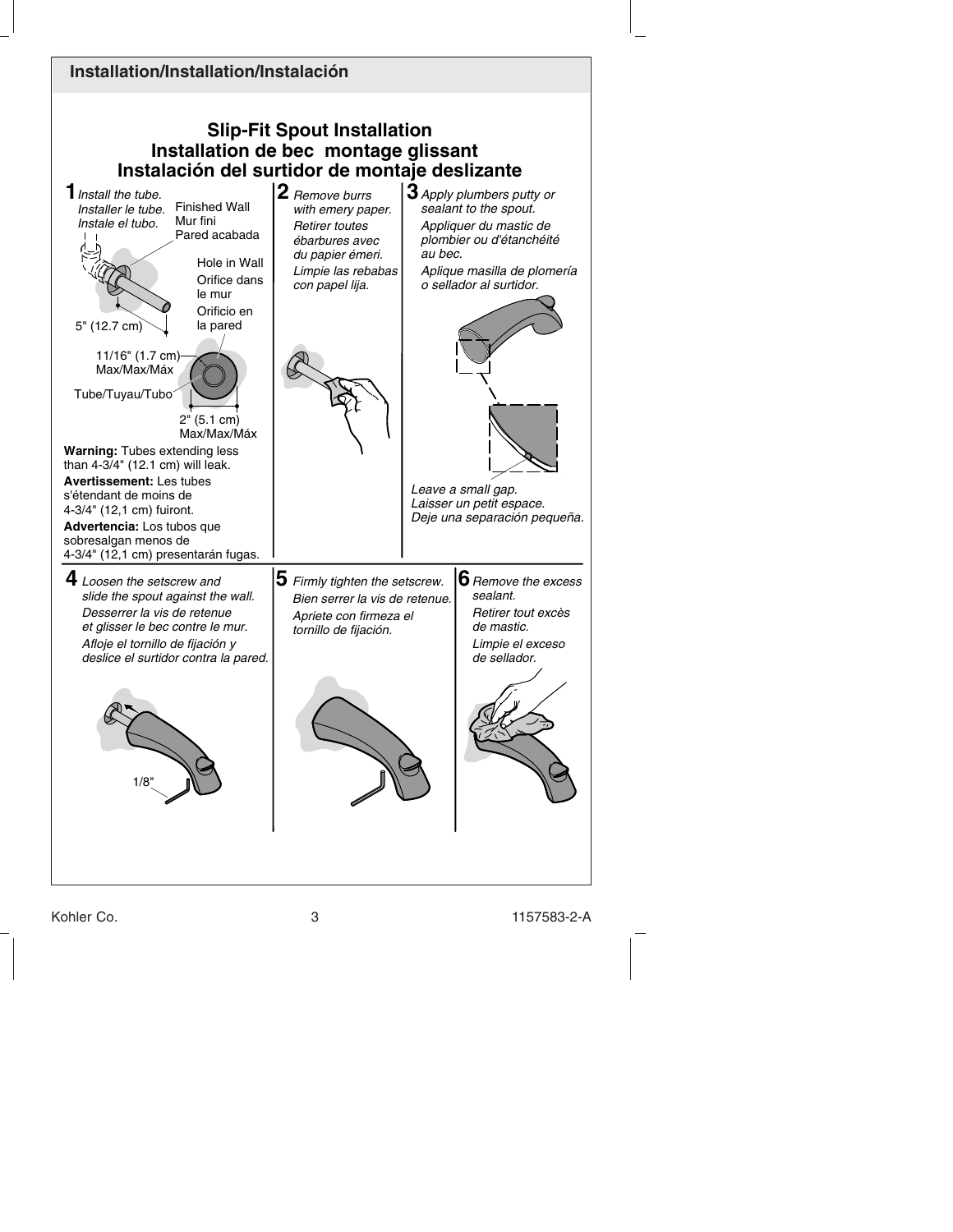

1157583-2-A 4 Kohler Co.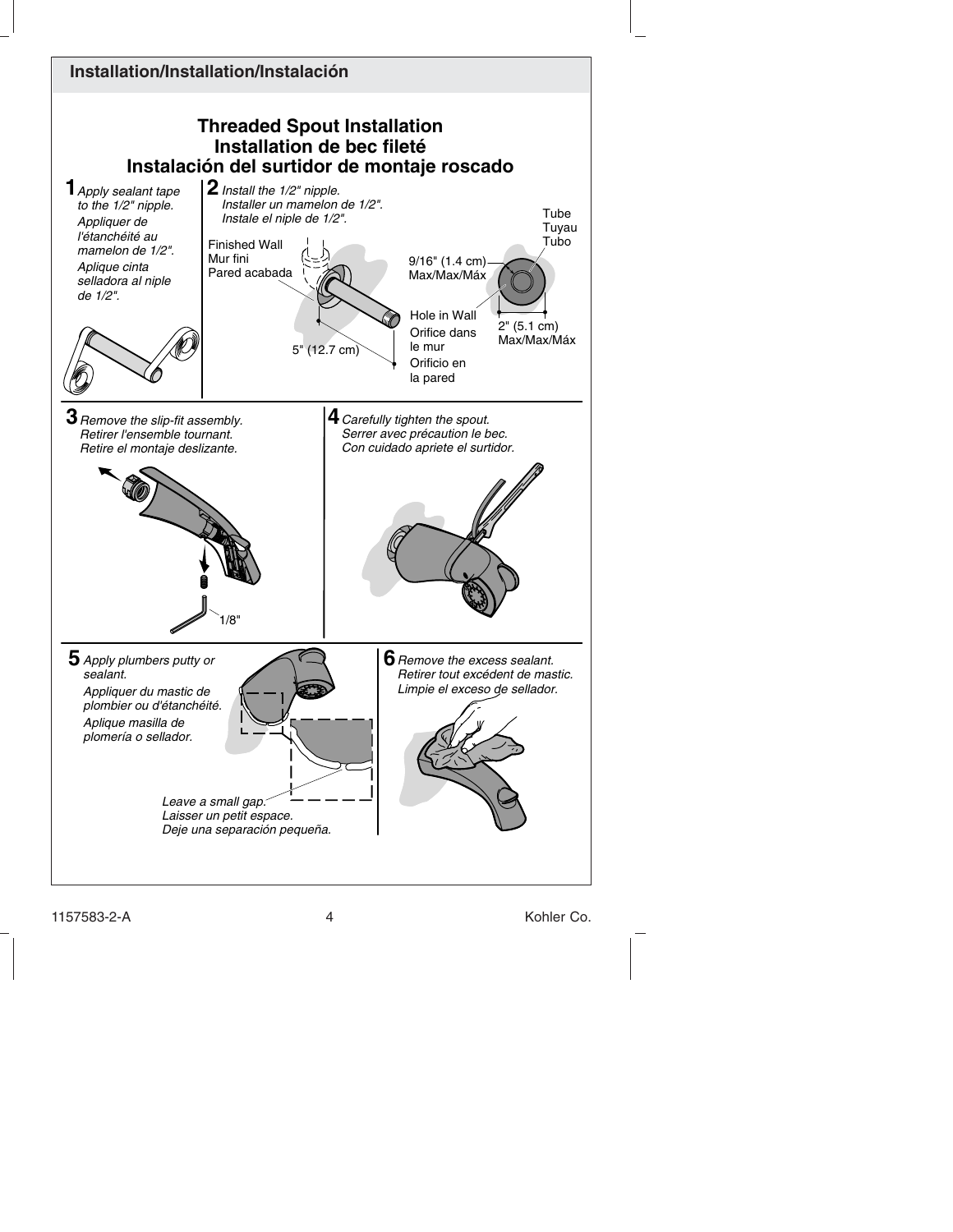# **Care and Cleaning**

For best results, keep the following in mind when caring for your KOHLER product:

- Use a mild detergent such as liquid dishwashing soap and warm water for cleaning. Do not use abrasive cleaners that may scratch or dull the surface.
- Carefully read the cleaner product label to ensure the cleaner is safe for use on the material.
- Always test your cleaning solution on an inconspicuous area before applying to the entire surface.
- Do not allow cleaners to sit or soak on the surface.
- Wipe surfaces clean and rinse completely with water immediately after cleaner application. Rinse and dry any overspray that lands on nearby surfaces.
- Use a soft, dampened sponge or cloth. Never use an abrasive material such as a brush or scouring pad to clean surfaces.

For detailed cleaning information and products to consider, visit www.kohler.com/clean. To order Care & Cleaning information, call 1-800-456-4537.

# **Entretien et nettoyage**

Pour obtenir les meilleurs résultats possibles, prendre ce qui suit en considération lors de l'entretien de votre produit KOHLER:

- Utiliser un détergent doux tel que liquide pour vaisselle et de l'eau chaude pour nettoyer. Ne pas utiliser de nettoyants abrasifs car ils pourraient rayer ou abîmer la surface.
- Lire attentivement l'étiquette du produit de nettoyage pour vérifier qu'il soit adéquat à utiliser sur le matériau
- Toujours tester la solution de nettoyage sur une surface non visible avant de l'appliquer sur l'ensemble de la surface.
- Ne pas permettre aux nettoyants de reposer sur la surface.
- Essuyer les surfaces et rincer complètement avec de l'eau immédiatement après l'application du nettoyant. Rincer et sécher tout éclaboussement sur les surfaces avoisinantes.
- Utiliser une éponge ou un chiffon doux et humide. Ne jamais utiliser de matériau abrasif tel qu'une brosse ou une éponge à récurer pour nettoyer les surfaces.

Pour obtenir des informations détaillées sur le nettoyage et les produits à considérer, consulter le site www.kohler.com/clean. Pour commander des informations sur l'entretien & le nettoyage, appeler le 1-800-456-4537.

# **Cuidado y limpieza**

Para obtener los mejores resultados, tenga presente lo siguiente al limpiar su producto KOHLER:

- Para la limpieza, utilice solamente un detergente suave como el jabón líquido para lavar platos y agua tibia. No utilice limpiadores abrasivos que puedan rayar u opacar la superficie.
- Lea atentamente la etiqueta del producto de limpieza para asegurar que no presente riesgos al usarse en el material.
- Siempre pruebe la solución de limpieza en un área oculta antes de aplicarla a toda la superficie.
- No deje por tiempo prolongado los limpiadores en la superficie.
- Limpie con un trapo y enjuague completa e inmediatamente con agua después de aplicar limpiadores. Enjuague y seque las superficies cercanas que se hayan rociado.
- Utilice una esponja o trapo suave y húmedo. Para limpiar las superficies nunca utilice materiales abrasivos como cepillos o estropajos de tallar.

Kohler Co. 5 1157583-2-A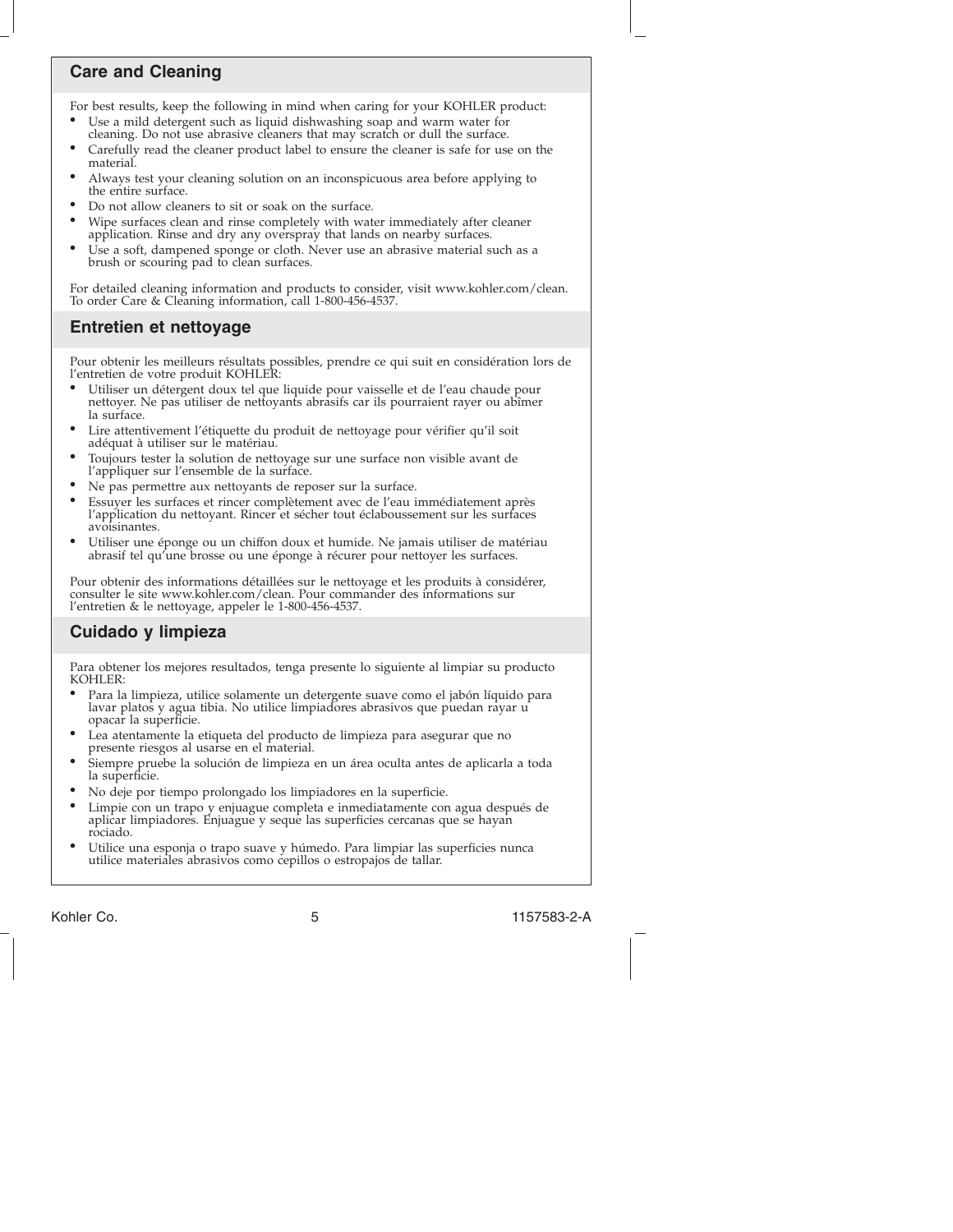# **Cuidado y limpieza (cont.)**

Para obtener información detallada de limpieza y los limpiadores a considerar, visite www.kohler.com/clean. Para solicitar información sobre el cuidado y la limpieza, llame al 1-800-456-4537.

## **Warranty**

#### **KOHLER® Faucet Lifetime Limited Warranty**

Kohler Co. warrants its Faucets\* manufactured after January 1, 1997, to be leak and drip free during normal residential use for as long as the original consumer purchaser owns his or her home. If the Faucet should leak or drip during normal use, Kohler Co. will,<br>free of charge, mail to the purchaser the cartridge necessary to put the Faucet in good<br>working condition. This warranty applies only t

Kohler Co. also warrants all other aspects of the faucet or accessories ("Faucet")\*, (except gold, non-Vibrant<sub>®</sub>, non-chrome finishes) to be free of defects in material and workmanship during normal residential use for as long as the original consumer purchaser owns his or her home. This warranty applies only to Kohler Faucets installed in North America. If a defect is found in normal residential use, Kohler Co. will, at its election, repair, provide a replacement part or product, or make appropriate adjustment. Damage to a product caused by accident, misuse, or abuse is not covered by this warranty. Improper care and cleaning will void the warranty\*\*. Proof of purchase<br>(original sales receipt) must be provided to Kohler Co. with all warranty claims. Kohler<br>Co. is not responsible for labor charges, installati costs. In no event shall the liability of Kohler Co. exceed the purchase price of the Faucet.

If the Faucet is used commercially or is installed outside of North America, or if the finish is gold, non-Vibrant or a painted or powder coated color finish, Kohler Co. warrants the Faucet to be free from defects in material and workmanship for one (1) year from the date the product is installed, under Kohler Co.'s standard one-year limited warranty.

If you believe that you have a warranty claim, contact Kohler Co., either through your Dealer, Plumbing Contractor, Home Center or E-tailer, or by writing Kohler Co., Attn.: Customer Care Center, 444 Highland Drive, Kohler, WI 53044, USA. Please be sure to provide all pertinent information regarding your claim, including a complete description of the problem, the product, model number, color, finish, the date the product was purchased and from whom the product was purchased. Also include your original invoice. For other information, or to obtain the name and address of the service and repair facility nearest you, call 1-800-4-KOHLER (1-800-456-4537) from within the USA and Canada, and 001-800-456-4537 from within Mexico, or visit www.kohler.com within the USA, www.ca.kohler.com from within Canada, or www.mx.kohler.com in Mexico.

**KOHLER CO. AND/OR SELLER ARE PROVIDING THESE WARRANTIES IN LIEU OF ALL OTHER WARRANTIES, EXPRESSED OR IMPLIED, INCLUDING BUT NOT LIMITED TO THE IMPLIED WARRANTIES OF MERCHANTABILITY AND FITNESS FOR A PARTICULAR PURPOSE. KOHLER CO. AND/OR SELLER DISCLAIM ALL LIABILITY FOR SPECIAL, INCIDENTAL OR CONSEQUENTIAL DAMAGES. Some states/provinces do not allow limitations of how long an implied warranty lasts or the exclusion or limitation of such damages, so these limitations and exclusions may not apply to you. This warranty gives the consumer specific legal rights. You may also have other rights that vary from state/province to state/province.**

#### **This is Kohler Co.'s exclusive written warranty.**

\*Trend<sub>®</sub> faucets, MasterShower™ tower, BodySpa™ systems and components;<br>WaterHaven™ tower, systems and components; Tripoint™ faucets, Polished Gold, non-Vibrant and painted or powder coated finishes, fittings; all items within the ″Fixture Related" section of the Kohler Faucets Price Book, drains, Duostrainer® sink strainers,

1157583-2-A 6 Kohler Co.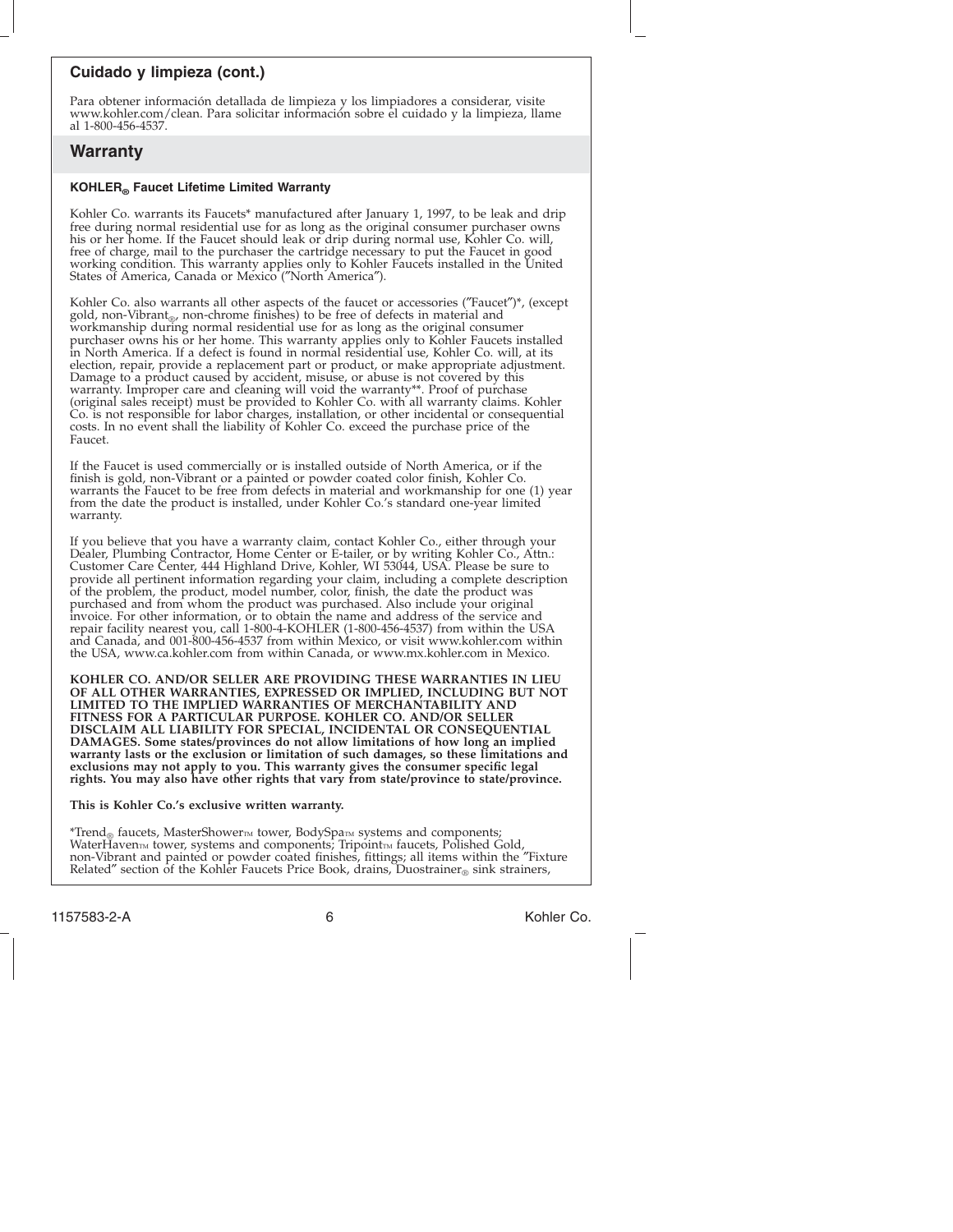# **Warranty (cont.)**

soap/lotion dispensers; and faucets used in commercial settings, and outside North America, are covered by Kohler Co.'s one-year limited warranty.

\*\*Never use cleaners containing abrasive cleansers, ammonia, bleach, acids, waxes, alcohol, solvents or other products not recommended for chrome. This will void the warranty.

# **Garantie**

#### **Garantie limitée à vie du robinet KOHLER®**

Kohler Co. garantit que ses Robinets\* fabriqués après le 1 Janvier 1997 ne fuient pas et ne gouttent pas pendant une utilisation normale à domicile, aussi longtemps que l'acquéreur initial est le propriétaire de la maison. Si le Robinet goutte ou présente des fuites en cours d'utilisation normale, Kohler Co. vous enverra par courrier, sans frais, la cartouche nécessaire pour réparer le Robinet. Cette garantie s'applique uniquement aux robinets Kohler installés aux É.-U., au Canada ou au Mexique (″Amérique du Nord″).

Kohler garantit aussi que toutes les autres caractéristiques du robinet ou accessoires ("Robinet")\*, (à l'exception des finitions dorées, Vibrants<sub>®</sub>, non-chrome) sont exemptes de<br>défauts de matériau et de fabrication durant l'utilisation résidentielle normale, tant que l'acquéreur initial est propriétaire de son domicile. Cette garantie s'applique uniquement aux Robinets Kohler installés aux Amérique du Nord. Si un défaut est décelé en cours d'usage normal domestique, Kohler Co. décidera à sa discrétion, de réparer, de<br>remplacer ou d'effectuer les réglages appropriés. Cette garantie n'offre pas de protection<br>reontre les dommages causés par accident, mauvais us garantie. Kohler Co. n'est pas responsable des coûts de main-d'œuvre, d'installation ou d'autres frais particuliers, accessoires ou indirects. La responsabilité de Kohler Co. n'excédera en aucun cas le prix d'achat du robinet.

Si le robinet est utilisé commercialement ou s'il est installé hors d'Amérique du Nord, ou si la finition est dorée, non-Vibrant, peinte ou revêtue d'une poudre, Kohler Co. garantit le robinet contre toute défectuosité de matériel et de fabrication pour un (1) an à partir de la date d'installation du produit, sous les termes de la garantie limitée standard d'un an de Kohler Co.

Pour vous prévaloir d'une indemnisation en vertu de cette garantie, veuillez contacter Kohler Co. par l'intermédiaire de votre vendeur, plombier, centre de rénovation ou revendeur par internet, ou bien par écrit à l'adresse suivante Kohler Co., Attn.: Customer Care Center, 444 Highland Drive, Kohler, WI 53044, USA. Veuillez vous assurer de fournir tous les renseignements pertinents à votre demande d'indemnité, y compris une description complète du problème et du produit, le numéro de modèle, sa couleur, sa finition, la date et le lieu d'achat du produit. Joindre également l'original de la facture. Pour plus de renseignements ou pour demander les coordonnées du centre de réparation le plus proche, composer le 1-800-4-KOHLER (1-800-456-4537) à partir des É.U. et du Canada, et le 001-800-456-4537 à partir du Mexique, se rendre au site www.kohler.com à partir des États-Unis, www.ca.kohler.com au Canada, ou www.mx.kohler.com au Mexique.

**KOHLER CO. ET/OU LE REVENDEUR FOURNISSENT CES GARANTIES AU LIEU DE TOUTES AUTRES GARANTIES, EXPRESSES OU TACITES, Y COMPRIS LES GARANTIES IMPLICITES MARCHANDES ET D'APTITUDE À UN EMPLOI PARTICULIER. KOHLER CO. ET/OU LE REVENDEUR DÉCLINENT TOUTE** RESPONSABILITE CONTRE LES DOMMAGES PARTICULIERS, IMPREVUS OU DE<br>CIRCONSTANCE. Certains états/provinces ne permettent pas de limitations de durée<br>ou l'exclusion ou limitation de tels dommages qui pourraient ne pas s'appliqu **Vous pouvez également avoir d'autres droits qui varient d'un état/province à l'autre.**

Kohler Co. 7 1157583-2-A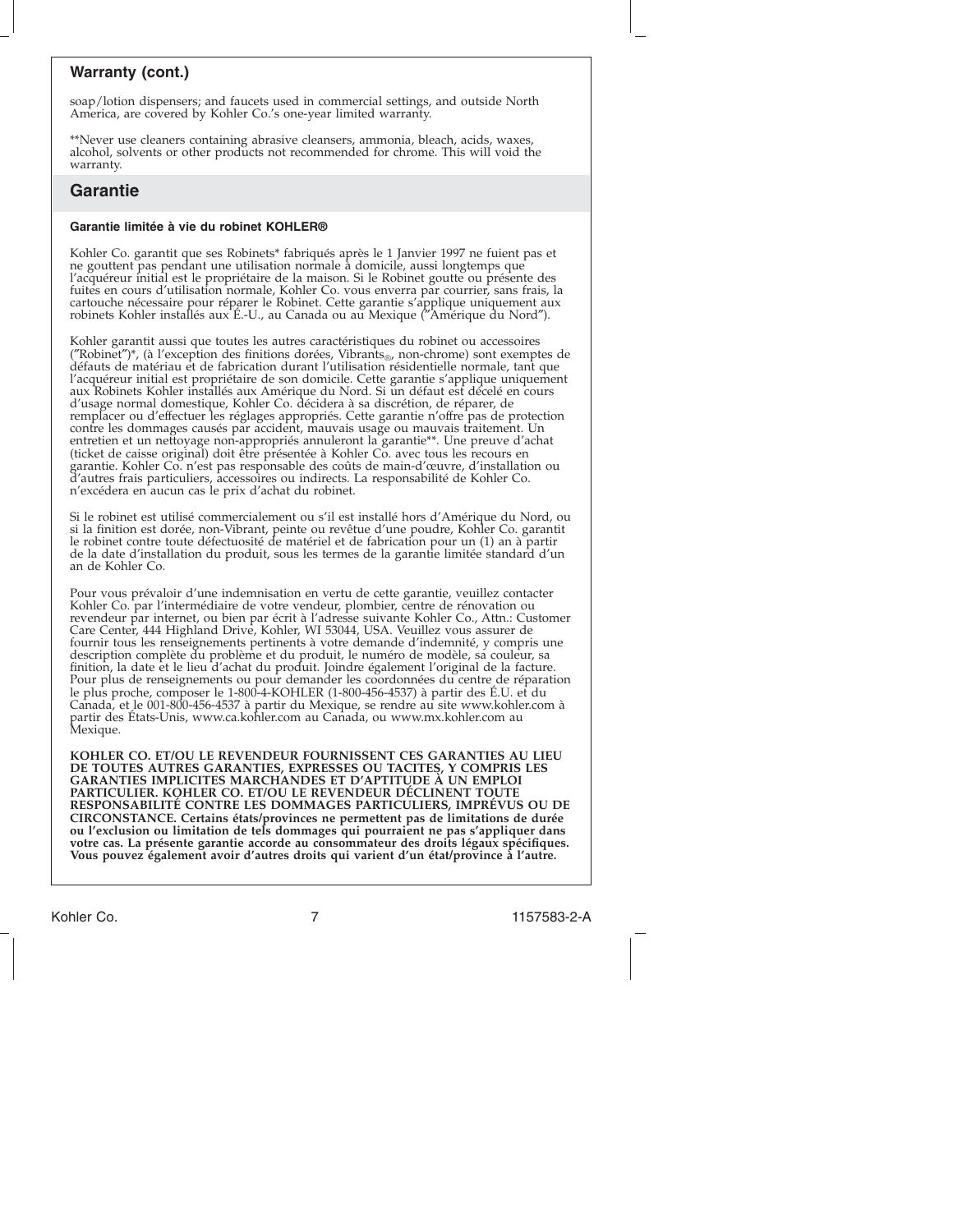## **Garantie (cont.)**

#### **Ceci constitue la garantie écrite exclusive de Kohler Co.**

\*Les robinets Trend<sub>®</sub>, la colonne MasterShower<sub>M</sub>, les systèmes et composants BodySpa<sub>M</sub>, la colonne, les systèmes et composants WaterHaven<sub>M</sub>, les robinets Tripoint<sub>M</sub>, les finitions Polished Gold, non-Vibrant et peintes ou à revêtement de poudre, les raccords; tous les articles de la section ″Lié à l'appareil″ du catalogue des prix des robinets Kohler, les drains, les crépines d'évier Duostrainer<sub>®</sub>, les distributeurs de savon/lotion; et les robinets<br>utilisés dans des milieux commerciaux et hors d'Amérique du Nord, sont couverts par la garantie limitée d'un an de Kohler Co.

\*\*Ne jamais utiliser de nettoyants contenant des agents abrasifs, de l'ammoniaque, de l'eau de Javel, des acides, des cires, de l'alcool, des dissolvants ou autres produits non-recommandés pour le chrome. Ceci annulera la garantie.

### **Garantía**

#### **Garantía limitada de por vida para la grifería KOHLER®**

Kohler Co. garantiza que la Grifería\* fabricada después del 1 de enero de 1997 está libre de problemas de fugas y goteo durante el uso residencial normal, mientras el comprador<br>consumidor original sea el propietario de la casa. En caso de que la Grifería presente<br>fugas o goteo durante el uso normal, Kohler Co.

Kohler Co. también garantiza que todas las demás características de la grifería o<br>accesorios ("Grifería")\*, (excepto el acabado de oro, que no sea Vibrant<sub>®</sub>, o que no sea de<br>cromo) están libres de defectos de material y m normal, mientras el comprador consumidor original sea el propietario de la casa. Esta garantía se aplica sólo a las Griferías Kohler instaladas en Norteamérica. Si el producto presenta defectos durante el uso residencial normal, Kohler Co., a su criterio, reparará, proveerá el repuesto o el producto, o realizará los ajustes pertinentes. Esta garantía no cubre daños causados por accidentes, abuso o uso indebido del producto. El cuidado y la limpieza indebidos anularán la garantía\*\*. Al presentar las reclamaciones de garantía a<br>Kohler Co., es necesario incluir la prueba de compra (recibo original). Kohler Co. no se<br>hace responsable por los gastos de mano de ob o indirectos. En ningún caso la responsabilidad de Kohler Co. excederá el precio de compra de la Grifería.

Si la Grifería se utiliza comercialmente o se instala fuera del territorio de Norteamérica, o si el acabado es de oro, no es Vibrant o un acabado de color con revestimiento de pintura o polvo, Kohler Co. garantiza que la Grifería está libre de defectos de material y mano de obra por un (1) año, a partir de la fecha de instalación, bajo la garantía limitada de un año estándar de Kohler Co.

Si usted considera que tiene una reclamación en virtud de la garantía, comuníquese con Kohler Co., ya sea a través de su distribuidor, contratista de plomería o distribuidor a través de Internet, o escriba a Kohler Co., Attn: Customer Care Center, 444 Highland<br>Drive, Kohler, WI 53044, USA. Por favor, asegúrese de proporcionar toda la información<br>pertinente a su reclamación, incluyendo una descri producto, número de modelo, color, acabado, fecha y lugar de compra del producto. También incluya el recibo de compra original. Para información adicional, o para obtener el nombre y dirección del lugar de reparación y servicio más cercano a usted, llame al 1-800-4-KOHLER (1-800-456-4537) desde los Estados Unidos y Canadá y al 001-800-456-4537 desde México o visite www.kohler.com dentro de los Estado Unidos, www.ca.kohler.com desde Canadá, o www.mx.kohler.com en México.

#### **KOHLER CO. Y/O EL VENDEDOR OFRECE ESTAS GARANTÍAS QUE SUSTITUYEN A TODAS LAS DEMÁS GARANTÍAS, EXPRESAS O IMPLÍCITAS, INCLUYENDO, ENTRE OTRAS, LAS GARANTÍAS IMPLÍCITAS DE**

1157583-2-A 8 Kohler Co.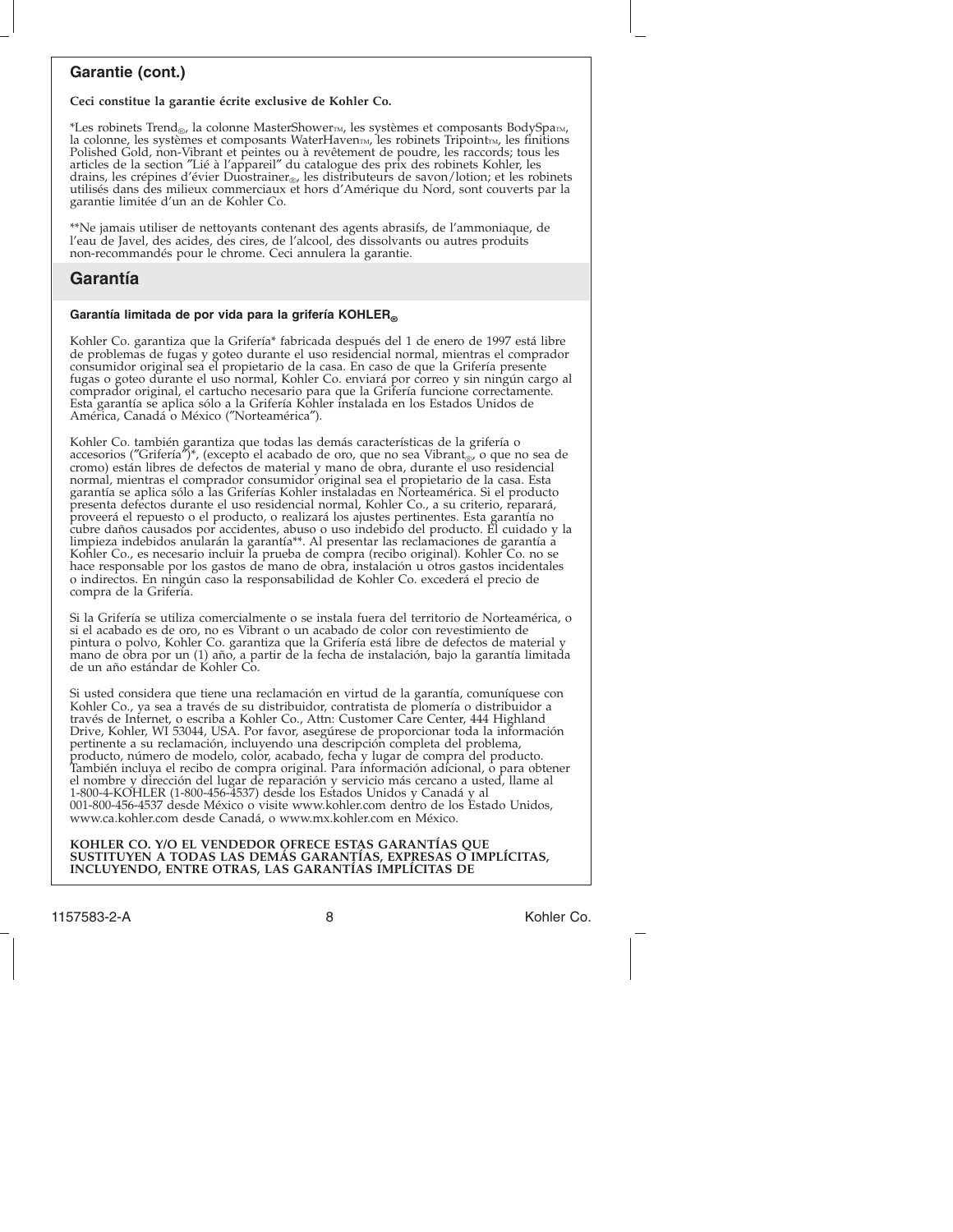# **Garantía (cont.)**

**COMERCIALIZACIÓN E IDONEIDAD PARA UN PROPÓSITO EN PARTICULAR. KOHLER CO. Y/O EL VENDEDOR NO SE HACEN RESPONSABLES POR CONCEPTO DE DAÑOS PARTICULARES, INCIDENTALES O INDIRECTOS. Algunos estados/provincias no permiten limitaciones en cuanto a la duración de una garantía implícita o a la exclusión o limitación de tales daños, por lo que estas limitaciones y exclusiones pueden no aplicar a su caso. La presente garantía otorga al consumidor ciertos derechos legales específicos. Además, usted puede tener otros derechos que varían de estado a estado y provincia a provincia.**

#### **El presente documento constituye la garantía exclusiva por escrito de Kohler Co.**

\*La grifería Trend®; la torre MasterShower™; los sistemas y componentes BodySpa™; la<br>torre, sistemas y componentes WaterHaven™; las griferías Tripoint™, el acabado en oro pulido, que no sea Vibrant y los acabados con revestimiento de pintura o en polvo; conexiones; todos los artículos contenidos en la sección ″Fixture Related″ del KOHLER Faucets Price Book, los desagües, las coladeras de fregadero Duostrainer®, los dispensadores de jabón y loción; y la grifería de uso comercial e instalada fuera del territorio de Norteamérica, están cubiertos por la garantía limitada de un año de Kohler Co.

\*\*Nunca utilice limpiadores que contengan limpiadores abrasivos, amoníaco, cloro (blanqueador), ácidos, ceras, alcohol, disolventes u otros productos no recomendados para el cromo. Esto anulará la garantía.

Kohler Co. 2002 1157583-2-A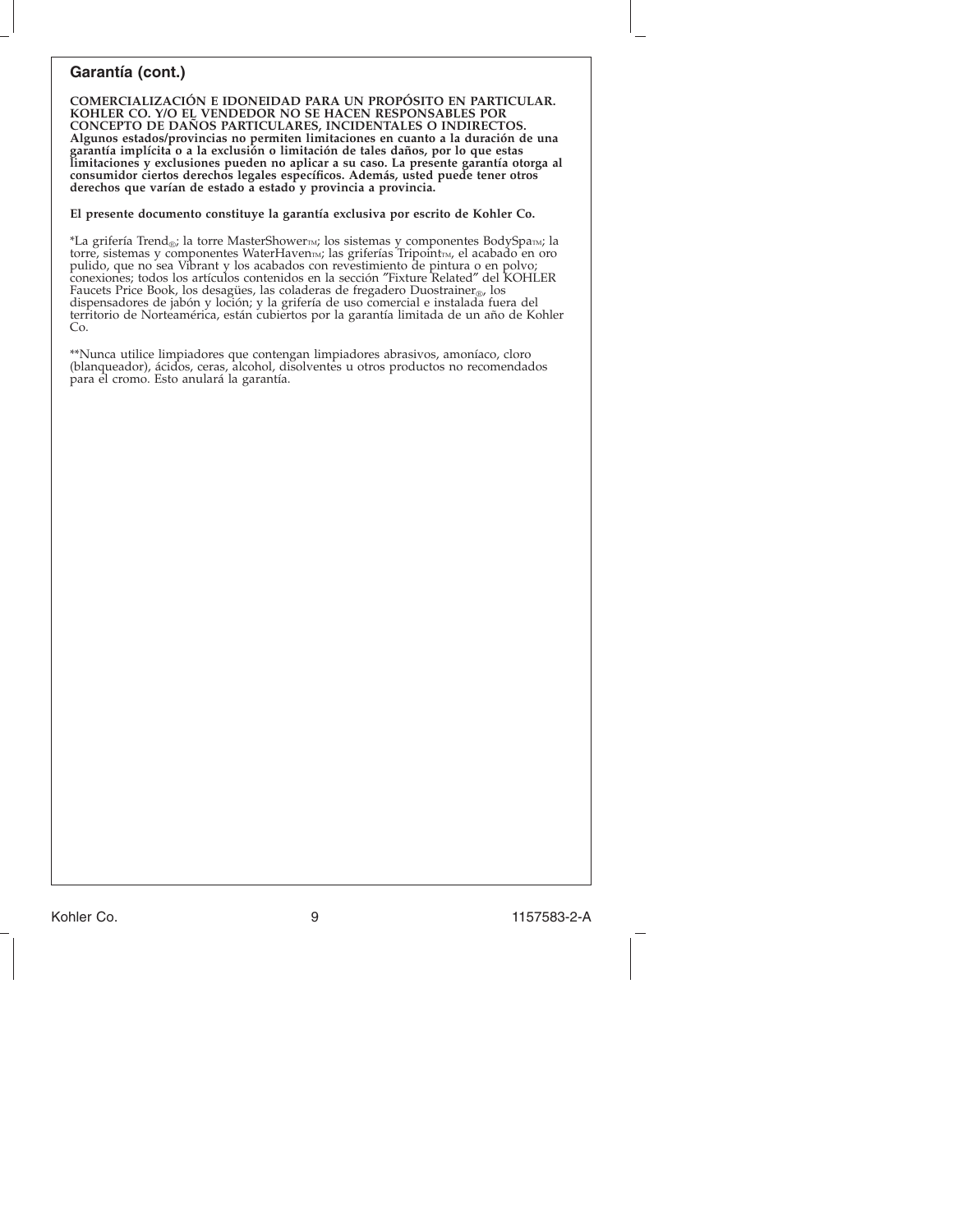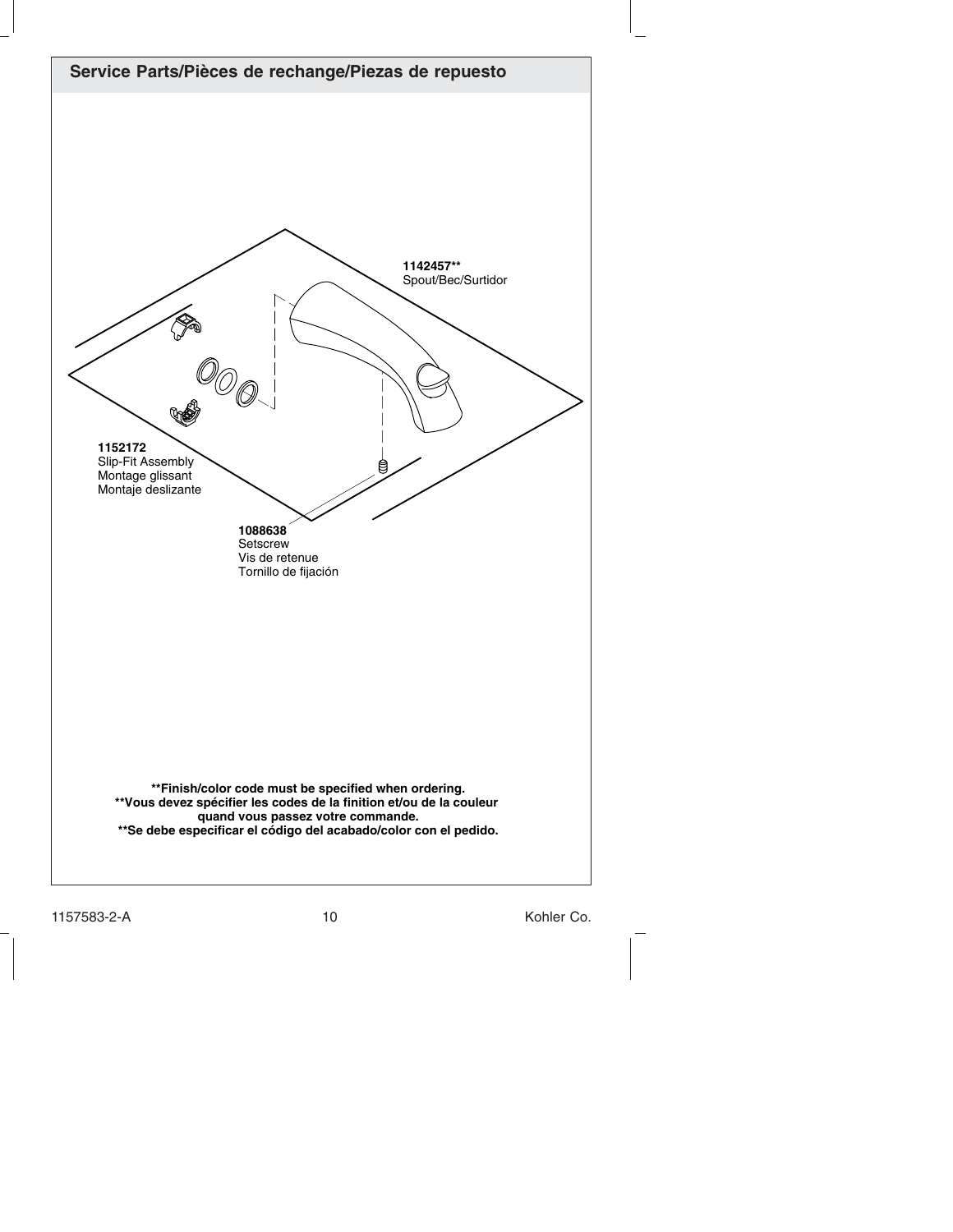Kohler Co. 1157583-2-**A**